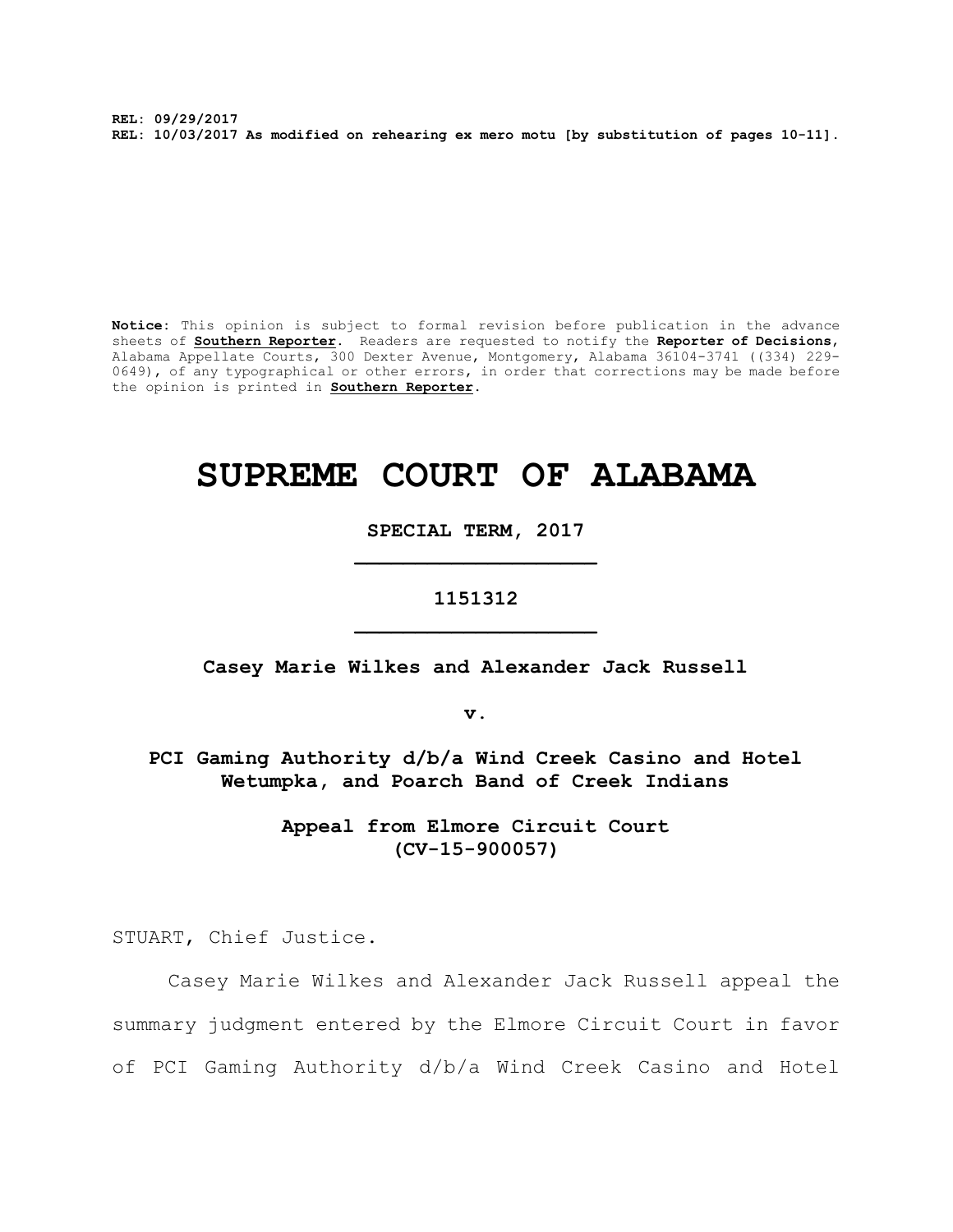Wetumpka ("Wind Creek-Wetumpka"), and the Poarch Band of Creek Indians (hereinafter referred to collectively as "the tribal defendants"),  $1$  on negligence and wantonness claims asserted by Wilkes and Russell seeking compensation for injuries they received when an automobile driven by Wilkes was involved in a collision with a pickup truck belonging to Wind Creek-Wetumpka and being driven by Barbie Spraggins, an employee at Wind Creek-Wetumpka. We reverse and remand.

I.

Spraggins began working as a facilities-management administrator at Wind Creek-Wetumpka in November 2013. During the course of her employment, one of her supervisors reported her to higher level management at least six times because she smelled of alcohol while at work. On at least two occasions, Spraggins was tested for alcohol as a result of those reports, and a blood test taken on February 13, 2014, revealed that she had a blood-alcohol content of .078 while at work. Spraggins was eventually referred to an employee-assistance program, and

<sup>1</sup>The Poarch Band of Creek Indians is an Alabama Indian tribe that owns PCI Gaming Authority and Wind Creek-Wetumpka. PCI Gaming Authority operates Wind Creek-Wetumpka.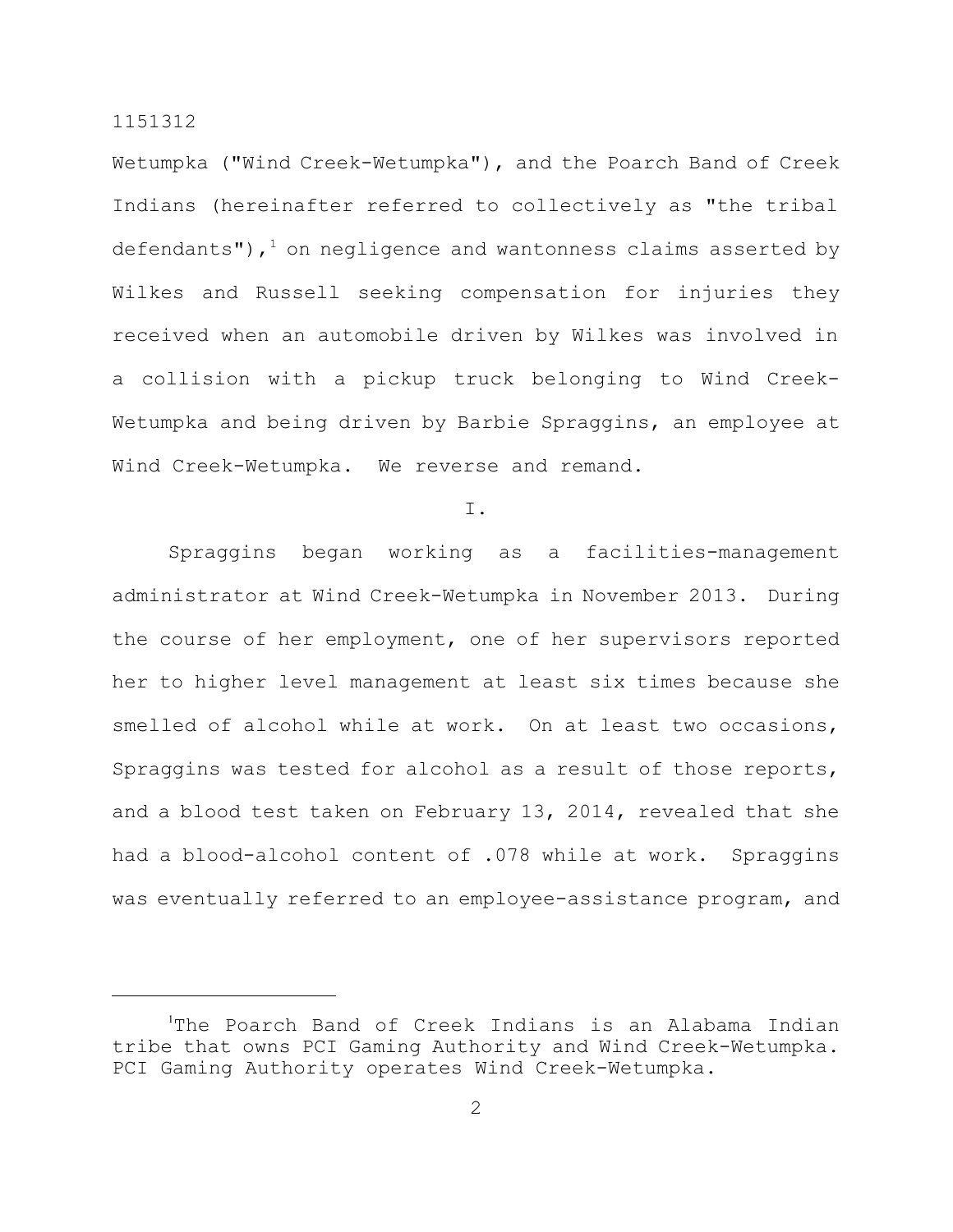she saw a counselor in conjunction with that program from March through September 2014.

The record indicates that, on January 1, 2015, Spraggins arrived for work at approximately 8:00 a.m. after drinking much of the night. At some point after arriving at work, she decided to travel to a warehouse maintained by Wind Creek-Wetumpka approximately 10 miles away in Montgomery to retrieve lamp shades that were needed for some hotel rooms at Wind Creek-Wetumpka. Spraggins was authorized to use a Wind Creek-Wetumpka vehicle for such purposes, and she took a 2008 Chevrolet Silverado pickup truck on that occasion. It is unclear exactly where Spraggins traveled after picking up the lamp shades at the Montgomery warehouse; however, at approximately 10:50 a.m., the pickup truck she was driving struck a guardrail while crossing the Mortar Creek bridge on Alabama State Highway 14 outside of Elmore, crossed into oncoming traffic, and was involved in a head-on collision with a vehicle being driven by Wilkes. Spraggins, Wilkes, and Russell, a passenger in Wilkes's vehicle, were all transported to the Baptist Medical Center South hospital in Montgomery for medical treatment following the accident, and a blood test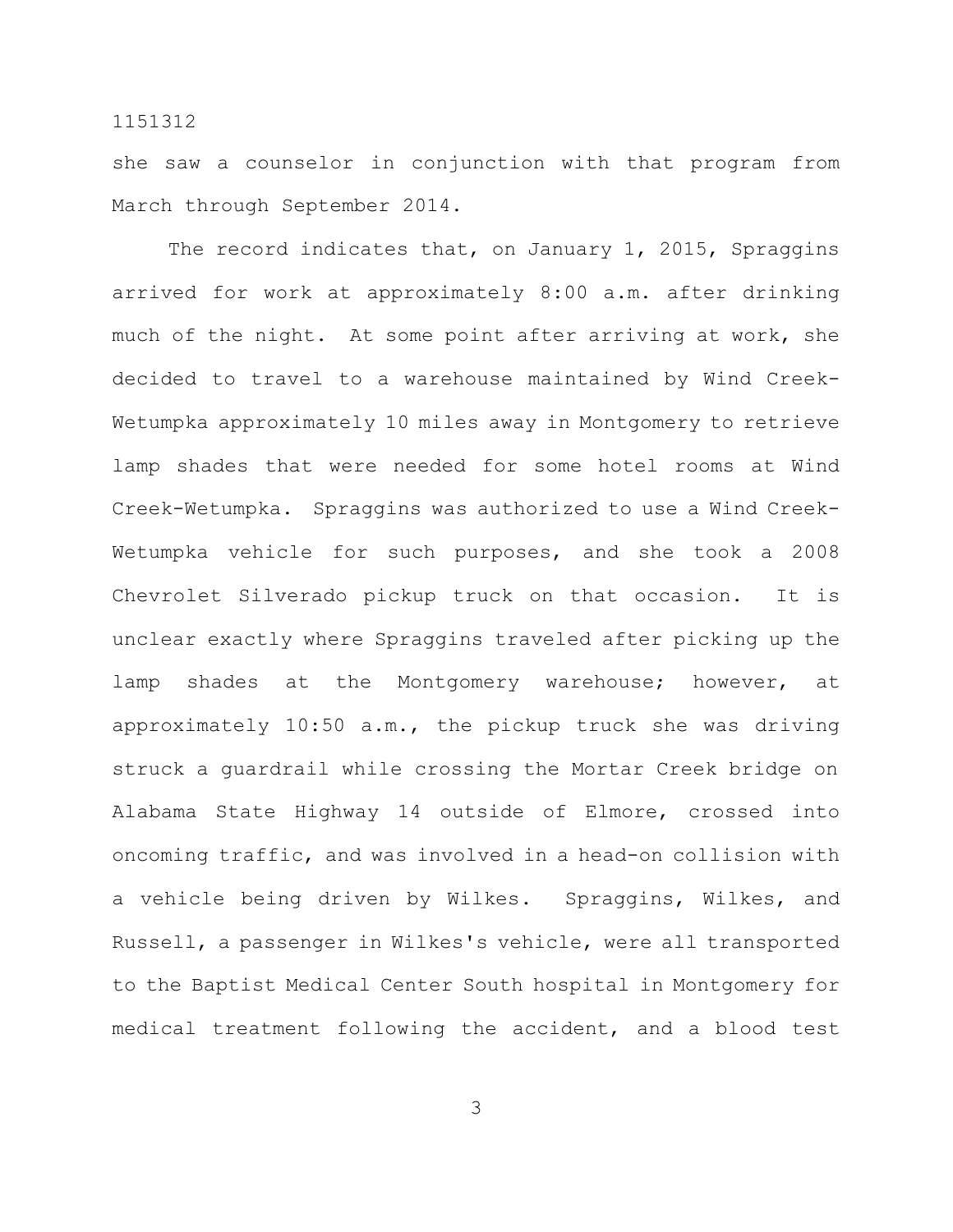administered at the hospital revealed that Spraggins had a blood-alcohol content of .293 approximately 1 hour and 45 minutes after the collision. Spraggins has since been unable to recall why she was traveling on the Mortar Creek bridge at the time of the collision; that location is approximately eight miles west of Wind Creek-Wetumpka and not on the route to the warehouse where she picked up the lamp shades.

On February 16, 2015, Wilkes and Russell sued Spraggins and the tribal defendants in the Elmore Circuit Court.<sup>2</sup> As subsequently amended, Wilkes and Russell's complaint asserted negligence and wantonness claims against Spraggins and the tribal defendants based on Spraggins's operation of the pickup truck at the time of the January 2015 accident, and negligence and wantonness claims against the tribal defendants based on their hiring, retention, and supervision of Spraggins.<sup>3</sup> Following a period of discovery, the tribal defendants moved the trial court to enter a summary judgment in their favor,

<sup>2</sup>Progressive Specialty Insurance Company, Wilkes's insurer, was also named as a defendant. It is not a party to this appeal.

<sup>3</sup>Spraggins's employment at Wind Creek-Wetumpka was terminated before she could return to work following the January 2015 accident.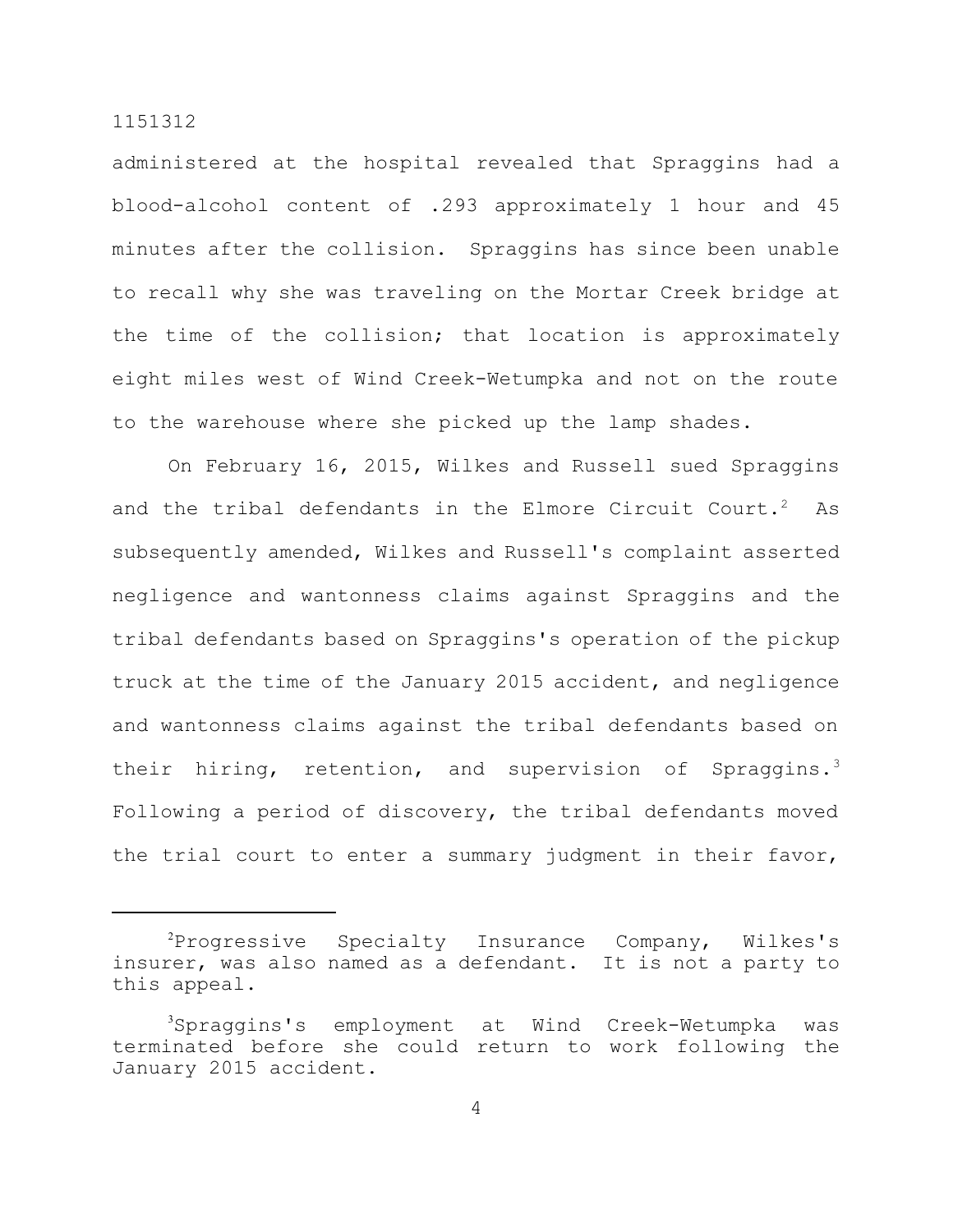arguing that the Poarch Band of Creek Indians was a federally recognized Indian tribe and that they were accordingly protected by the doctrine of tribal sovereign immunity or, alternatively, that Spraggins was not acting within the scope of her employment at the time of the January 2015 accident. Wilkes and Russell opposed the tribal defendants' summaryjudgment motion; however, on June 7, 2016, the trial court granted the tribal defendants' motion and entered a summary judgment in their favor, holding that it lacked subject-matter jurisdiction over the dispute because of the tribal sovereign immunity held by the tribal defendants. On August 10, 2016, the trial court certified its judgment as final pursuant to Rule 54(b), Ala. R. Civ. P., and, on September 20, 2016, Wilkes and Russell filed their notice of appeal to this Court.

II.

Wilkes and Russell seek the reversal of the summary judgment entered by the trial court holding that the tribal defendants are protected from suit by the doctrine of tribal sovereign immunity. This Court has stated:

"This Court's review of a summary judgment is de novo. Williams v. State Farm Mut. Auto. Ins. Co., 886 So. 2d 72, 74 (Ala. 2003). We apply the same standard of review as the trial court applied.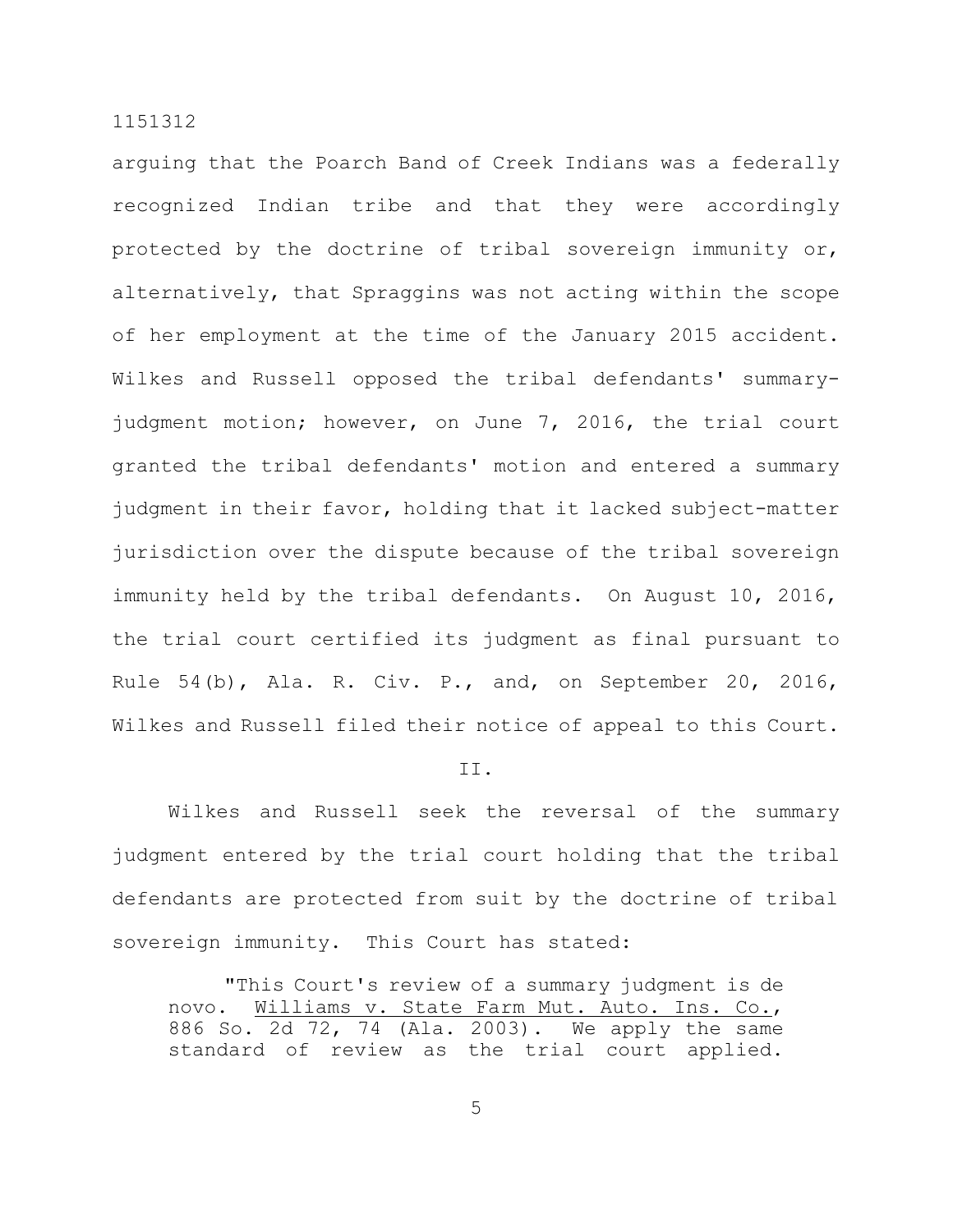Specifically, we must determine whether the movant has made a prima facie showing that no genuine issue of material fact exists and that the movant is entitled to a judgment as a matter of law. Rule 56(c), Ala. R. Civ. P.; Blue Cross & Blue Shield of Alabama v. Hodurski, 899 So. 2d 949, 952-53 (Ala. 2004). In making such a determination, we must review the evidence in the light most favorable to the nonmovant. Wilson v. Brown, 496 So. 2d 756, 758 (Ala. 1986). Once the movant makes a prima facie showing that there is no genuine issue of material fact, the burden then shifts to the nonmovant to produce 'substantial evidence' as to the existence of a genuine issue of material fact. Bass v. SouthTrust Bank of Baldwin County, 538 So. 2d 794, 797-98 (Ala. 1989); Ala. Code 1975, § 12-21-12."

Dow v. Alabama Democratic Party, 897 So. 2d 1035, 1038-39 (Ala. 2004).

#### III.

The issue presented in this appeal is whether the doctrine of tribal sovereign immunity shields the tribal defendants from the tort claims asserted by Wilkes and Russell. In Michigan v. Bay Mills Indian Community, U.S. 134 S. Ct. 2024, 2030-31 (2014), the Supreme Court of the United States explained tribal sovereign immunity as follows:

"Indian tribes are '"domestic dependent nations"' that exercise 'inherent sovereign authority.' Oklahoma Tax Comm'n v. Citizen Band Potawatomi Tribe of Okla., 498 U.S. 505, 509 (1991) (Potawatomi) (quoting Cherokee Nation v. Georgia, 5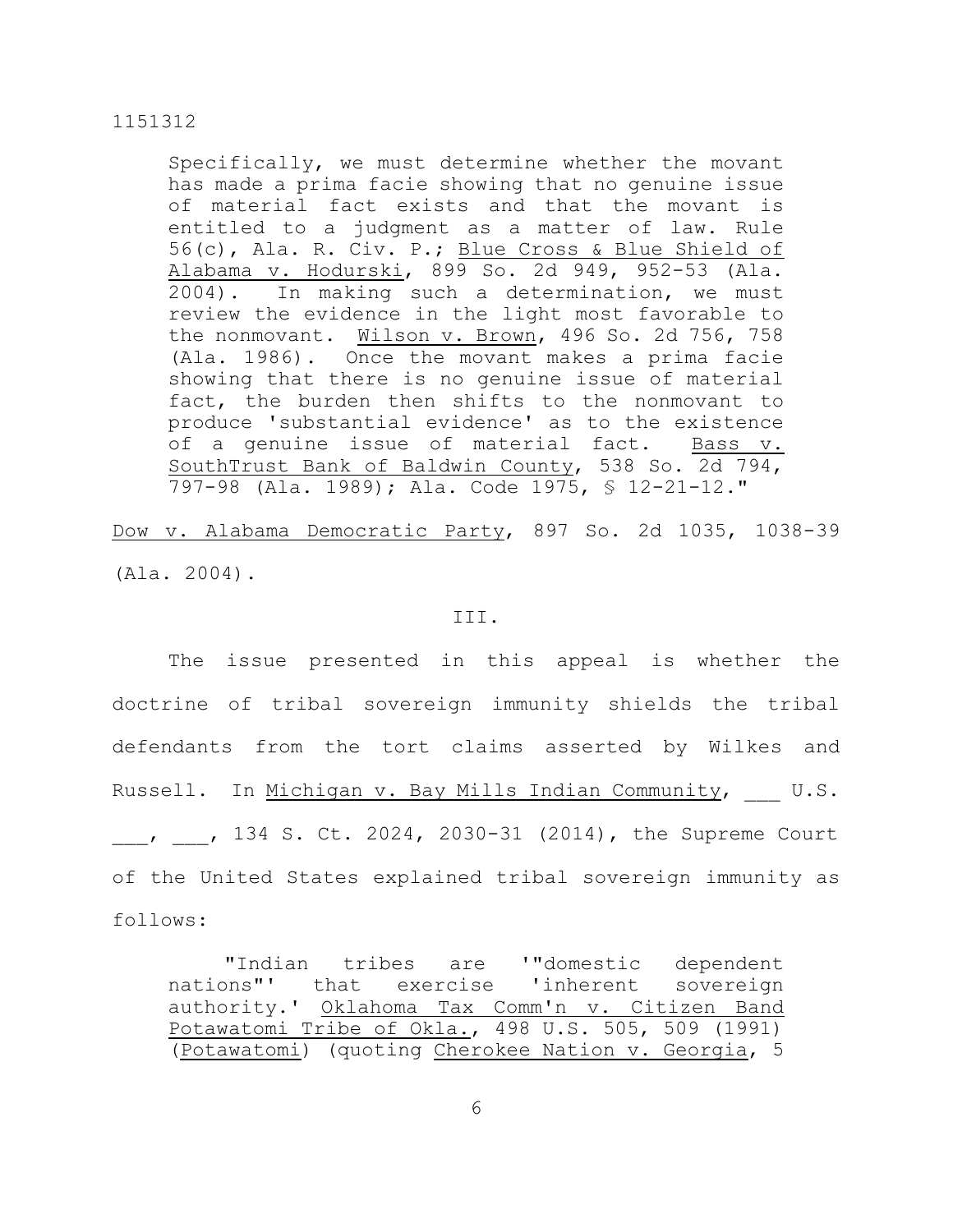Pet. 1, 17 (1831)). As dependents, the tribes are subject to plenary control by Congress. See United States v. Lara, 541 U.S. 193, 200 (2004) ('[T]he Constitution grants Congress' powers 'we have consistently described as "plenary and exclusive"' to 'legislate in respect to Indian tribes'). And yet they remain 'separate sovereigns pre-existing the Constitution.' Santa Clara Pueblo v. Martinez, 436 U.S. 49, 56 (1978). Thus, unless and 'until Congress acts, the tribes retain' their historic sovereign authority. United States v. Wheeler, 435 U.S. 313, 323 (1978).

"Among the core aspects of sovereignty that tribes possess –- subject, again, to congressional action –- is the 'common-law immunity from suit traditionally enjoyed by sovereign powers.' Santa Clara Pueblo, 436 U.S., at 58. That immunity, we have explained, is 'a necessary corollary to Indian sovereignty and self-governance.' Three Affiliated Tribes of Fort Berthold Reservation v. Wold Engineering, P.C., 476 U.S. 877, 890 (1986); cf. The Federalist No. 81, p. 511 (B. Wright ed. 1961) (A. Hamilton) (It is 'inherent in the nature of sovereignty not to be amenable' to suit without consent). And the qualified nature of Indian sovereignty modifies that principle only by placing a tribe's immunity, like its other governmental powers and attributes, in Congress's hands. See United States v. United States Fidelity & Guaranty Co., 309 U.S. 506, 512 (1940) (USF & G) ('It is as though the immunity which was theirs as sovereigns passed to the United States for their benefit'). Thus, we have time and again treated the 'doctrine of tribal immunity [as] settled law' and dismissed any suit against a tribe absent congressional authorization (or a waiver). Kiowa Tribe of Okla. v. Manufacturing Technologies, Inc., 523 U.S. 751, 756 (1998)."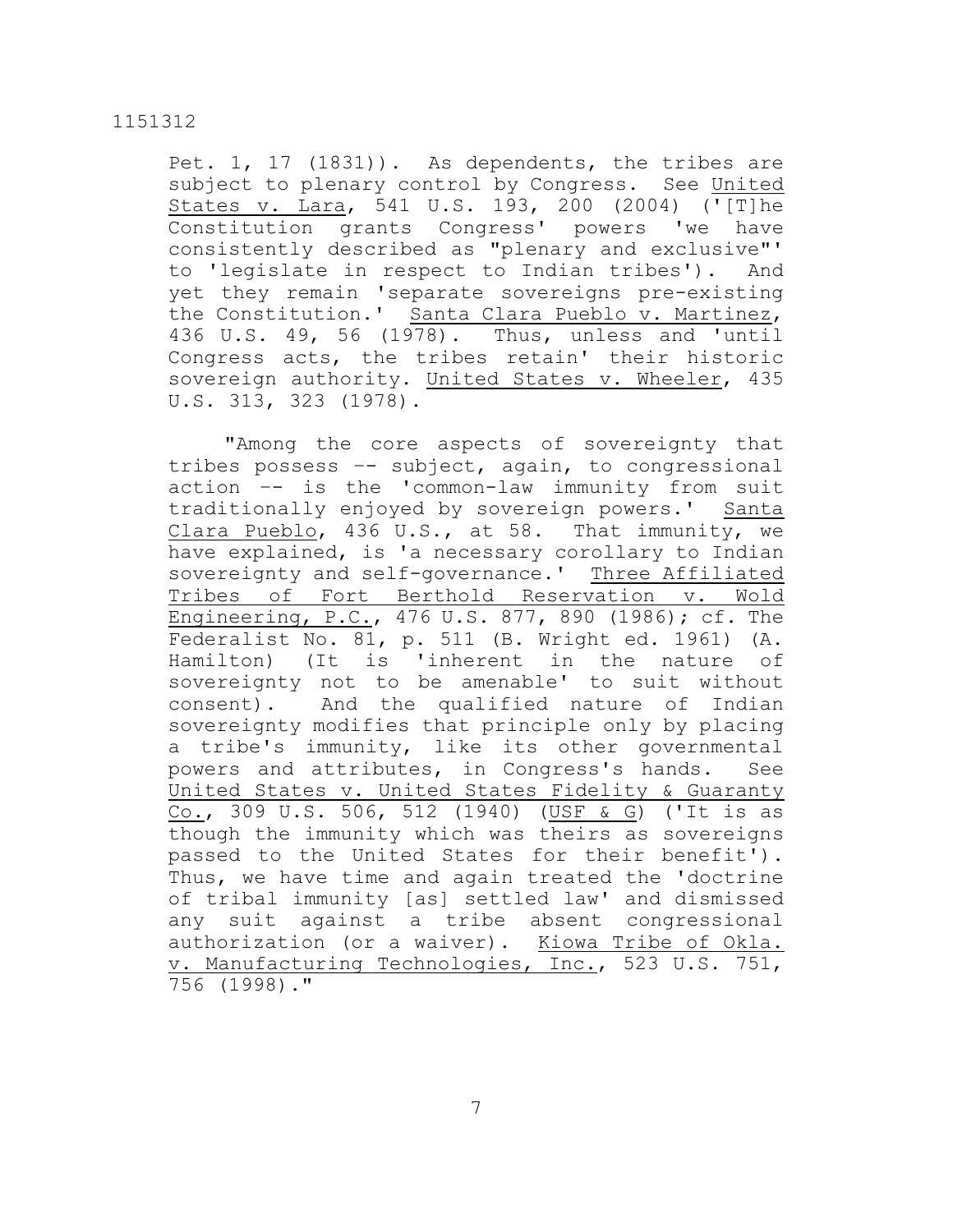However, notwithstanding the fact that the doctrine of tribal sovereign immunity is generally considered to be settled law, the Supreme Court of the United States has recognized that the doctrine is a common-law doctrine that "developed almost by accident," Kiowa Tribe of Oklahoma v. Manufacturing Technologies, Inc., 523 U.S. 751, 756 (1998), inasmuch as there is no congressional statute or treaty defining the doctrine and, importantly, what, if any, limits the doctrine may have. Although the principle that tribes have the power "to make their own substantive law in internal matters ... and to enforce that law in their own forums" is relatively clear and accepted, Santa Clara Pueblo v. Martinez, 436 U.S. 49, 55- 56 (1978), the application of the doctrine of tribal sovereign immunity becomes murkier when tribes interact with those who are not members of the tribes. See New Mexico v. Mescalero Apache Tribe, 462 U.S. 324, 332 (1983) (stating that "[a] tribe's power to prescribe the conduct of tribal members has never been doubted").

In the absence of any foundational statute or treaty, it has accordingly been left to the Supreme Court of the United States to define the limits of tribal sovereign immunity in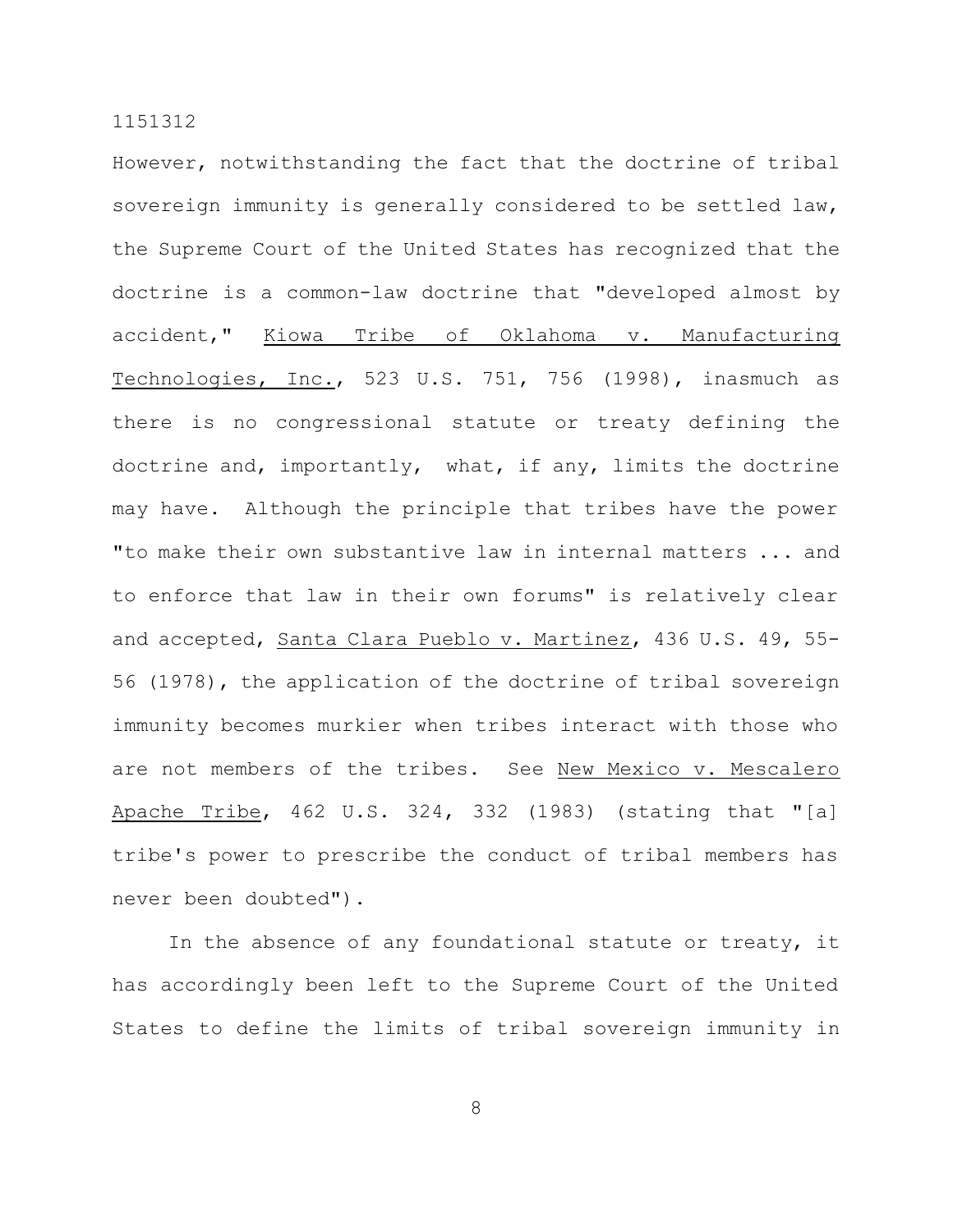situations where tribal and non-tribal members interact, although that Court has repeatedly expressed its willingness to defer to Congress should Congress act in this arena. See, e.g., Bay Mills, U.S. at , 134 S.Ct. at 2037 ("[I]t is fundamentally Congress's job, not ours, to determine whether or how to limit tribal immunity."), and Kiowa, 523 U.S. at 759 ("Although the Court has taken the lead in drawing the bounds of tribal immunity, Congress, subject to constitutional limitations, can alter its limits through explicit legislation."). In Kiowa, the Court extended the tribalsovereign-immunity doctrine to shield tribes from lawsuits asserting contract claims based on commercial activities conducted outside tribal lands; however, the Court for the first time also expressed its reservations about perpetuating the doctrine, explaining:

"There are reasons to doubt the wisdom of perpetuating the doctrine. At one time, the doctrine of tribal immunity from suit might have been thought necessary to protect nascent tribal governments from encroachments by States. In our interdependent and mobile society, however, tribal immunity extends beyond what is needed to safeguard tribal self-governance. This is evident when tribes take part in the Nation's commerce. Tribal enterprises now include ski resorts, gambling, and sales of cigarettes to non-Indians. See Mescalero Apache Tribe v. Jones, 411 U.S. 145 (1973);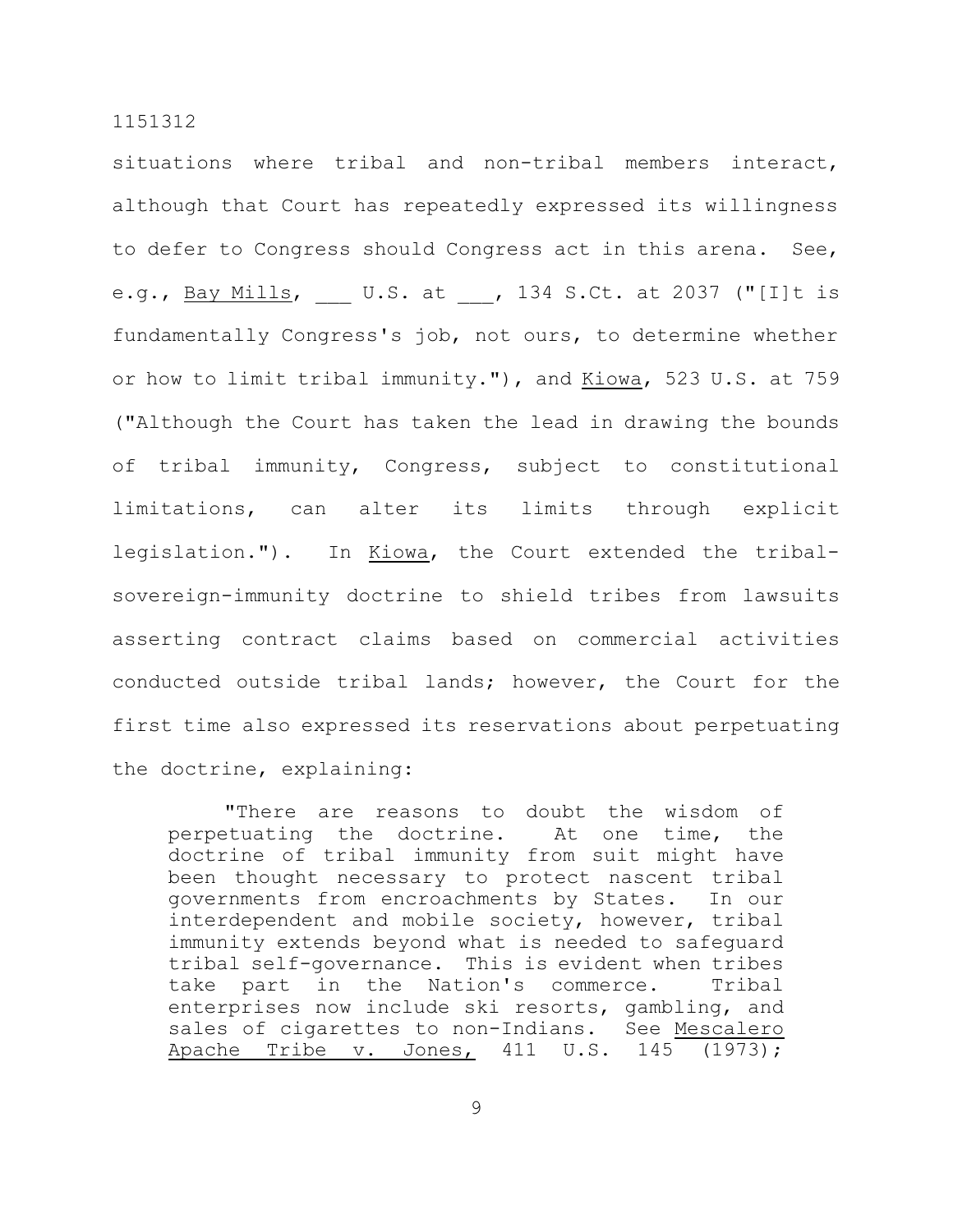[Oklahoma Tax Comm'n v. Citizen Band of] Potawatomi [Indian Tribe of Oklahoma, 498 U.S. 505, 510 (1991)]; Seminole Tribe of Fla. v. Florida, 517 U.S. 44 (1996). In this economic context, immunity can harm those who are unaware that they are dealing with a tribe, who do not know of tribal immunity, or who have no choice in the matter, as in the case of tort victims.

"These considerations might suggest a need to abrogate tribal immunity, at least as an overarching rule. Respondent does not ask us to repudiate the principle outright, but suggests instead that we confine it to reservations or to noncommercial activities. We decline to draw this distinction in this case, as we defer to the role Congress may wish to exercise in this important judgment.

"....

"In light of these concerns, we decline to revisit our case law and choose to defer to Congress. Tribes enjoy immunity from suits on contracts, whether those contracts involve governmental or commercial activities and whether they were made on or off a reservation. Congress has not abrogated this immunity, nor has petitioner waived it, so the immunity governs this case."

523 U.S. at 758-60 (emphasis added).

We take particular notice of the Court's comment that tribal sovereign immunity hurts most those who "have no choice in the matter" and the Court's limitation of its holding in Kiowa to "suits on contract." Id. In Bay Mills, the Supreme Court further recognized this limitation, explaining in a footnote that it had never "specifically addressed (nor, so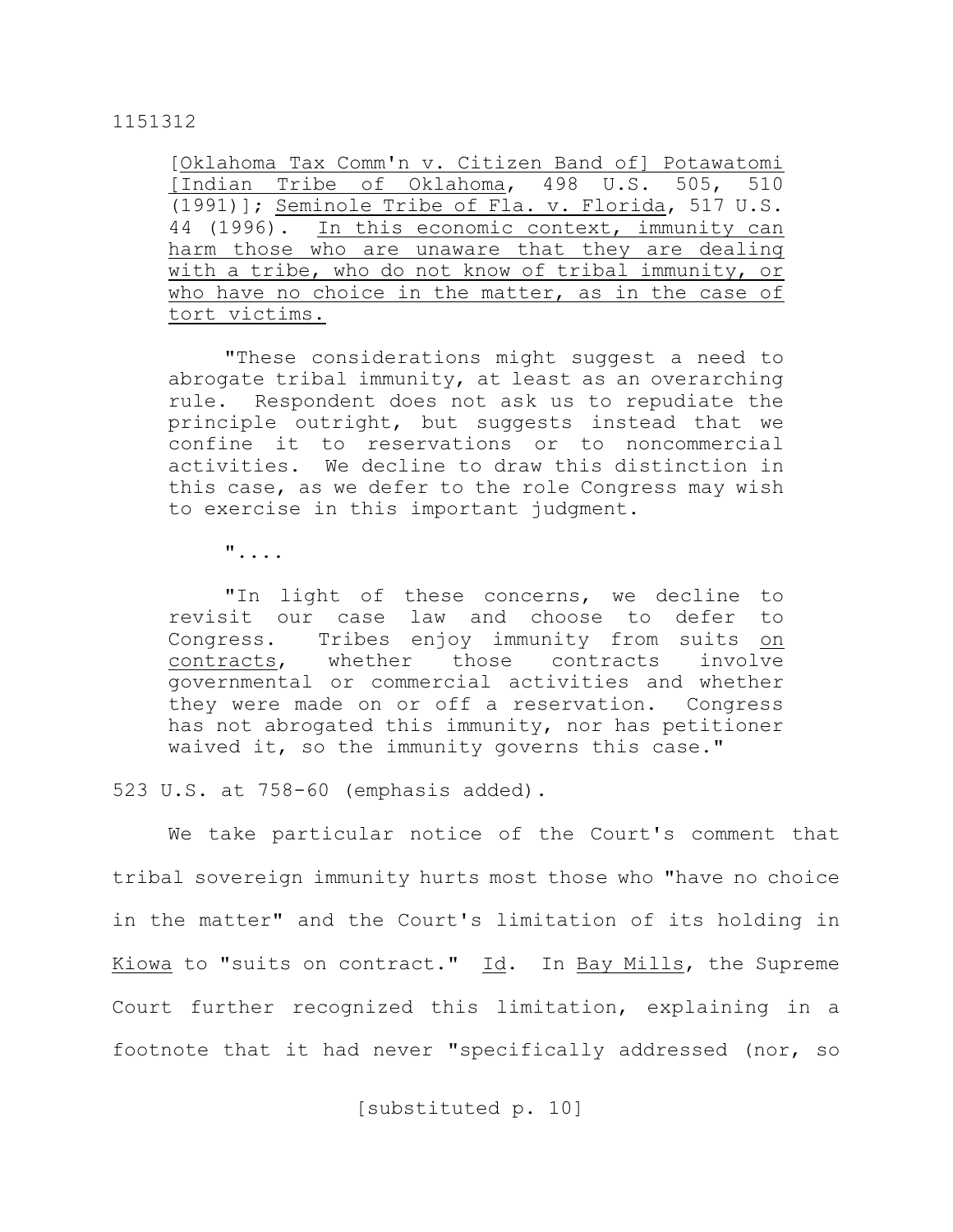far as we are aware, has Congress) whether immunity should apply in the ordinary way if a tort victim, or other plaintiff who has not chosen to deal with a tribe, has no alternative way to obtain relief for off-reservation commercial conduct." U.S. at  $n. 8$ , 134 S.Ct. at 2036 n. 8. This appeal presents precisely that scenario: Wilkes and Russell have alleged tort claims against the tribal defendants, and they have no way to obtain relief if the doctrine of tribal sovereign immunity is applied to bar their lawsuit.

In light of the fact that the Supreme Court of the United States has expressly acknowledged that it has never applied tribal sovereign immunity in a situation such as this, we decline to extend the doctrine beyond the circumstances to which that Court itself has applied it; accordingly, we hold that the doctrine of tribal sovereign immunity affords the tribal defendants no protection from the claims asserted by Wilkes and Russell. As Justice Stevens aptly explained in his dissent in Kiowa, a contrary holding would be contrary to the interests of justice, especially inasmuch as the tort victims in this case had no opportunity to negotiate with the tribal

[substituted p. 11]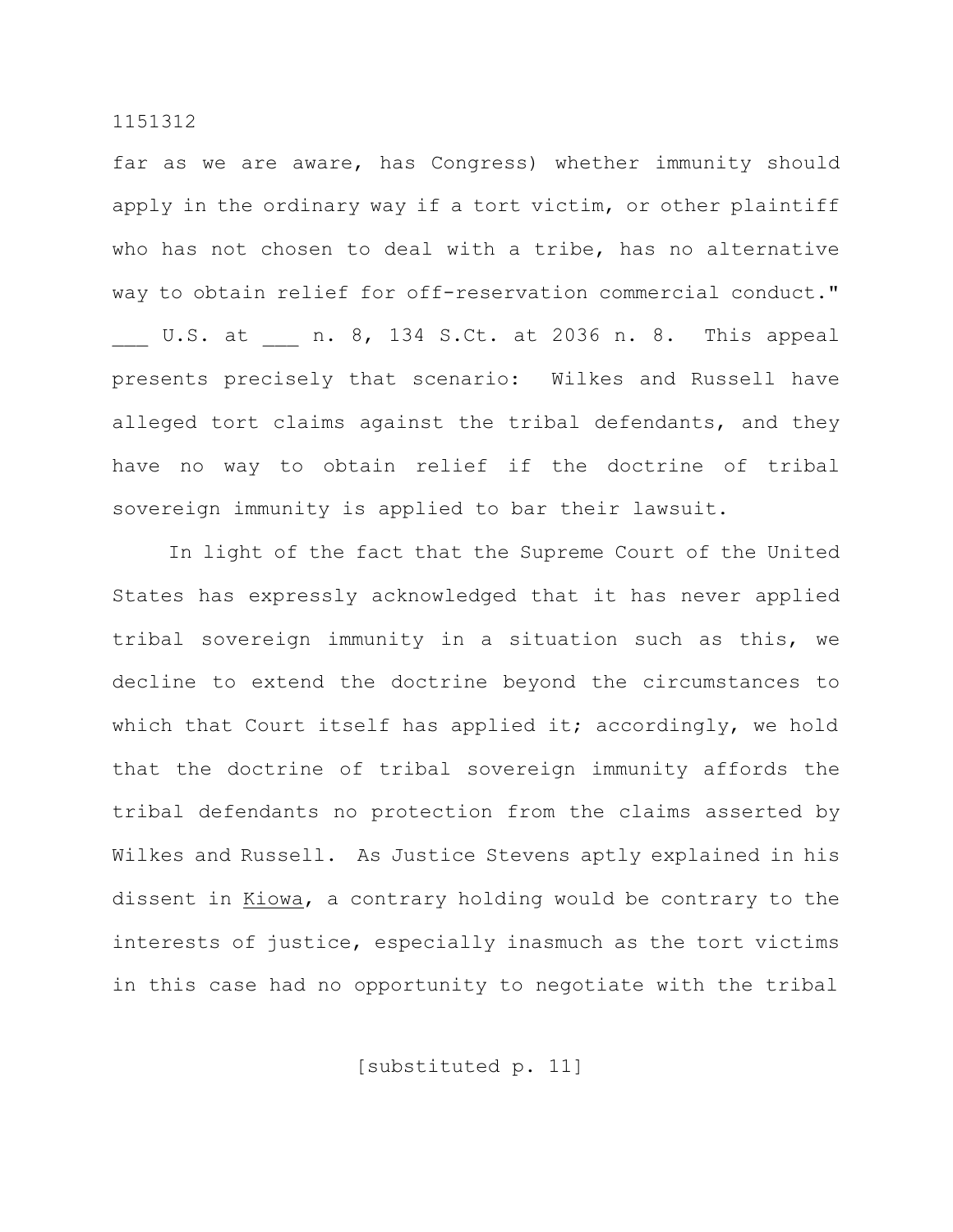defendants for a waiver of immunity. See Kiowa, 523 U.S. at 766 (Stevens, J., dissenting) ("[T]he rule [set forth by the majority] is unjust. This is especially so with respect to tort victims who have no opportunity to negotiate for a waiver of sovereign immunity; yet nothing in the Court's reasoning limits the rule to lawsuits arising out of voluntary contractual relationships. Governments, like individuals, should pay their debts and should be held accountable for their unlawful, injurious conduct.").

Wilkes and Russell did not voluntarily choose to engage in a transaction with the tribal defendants; rather, they were merely traveling on the public roads of this State when they were injured in an automobile accident involving –– and, by all accounts, caused by –– a Wind Creek-Wetumpka employee driving a Wind Creek-Wetumpka vehicle. Thus, to the extent the Bay Mills Court buttressed its decision affording tribal sovereign immunity to tribes with regard to claims stemming from a tribe's commercial activities by reasoning that plaintiffs could "bargain for a waiver of immunity" beforehand, U.S. at , 134 S.Ct. at 2035, that rationale has no application to the tort claims asserted by Wilkes and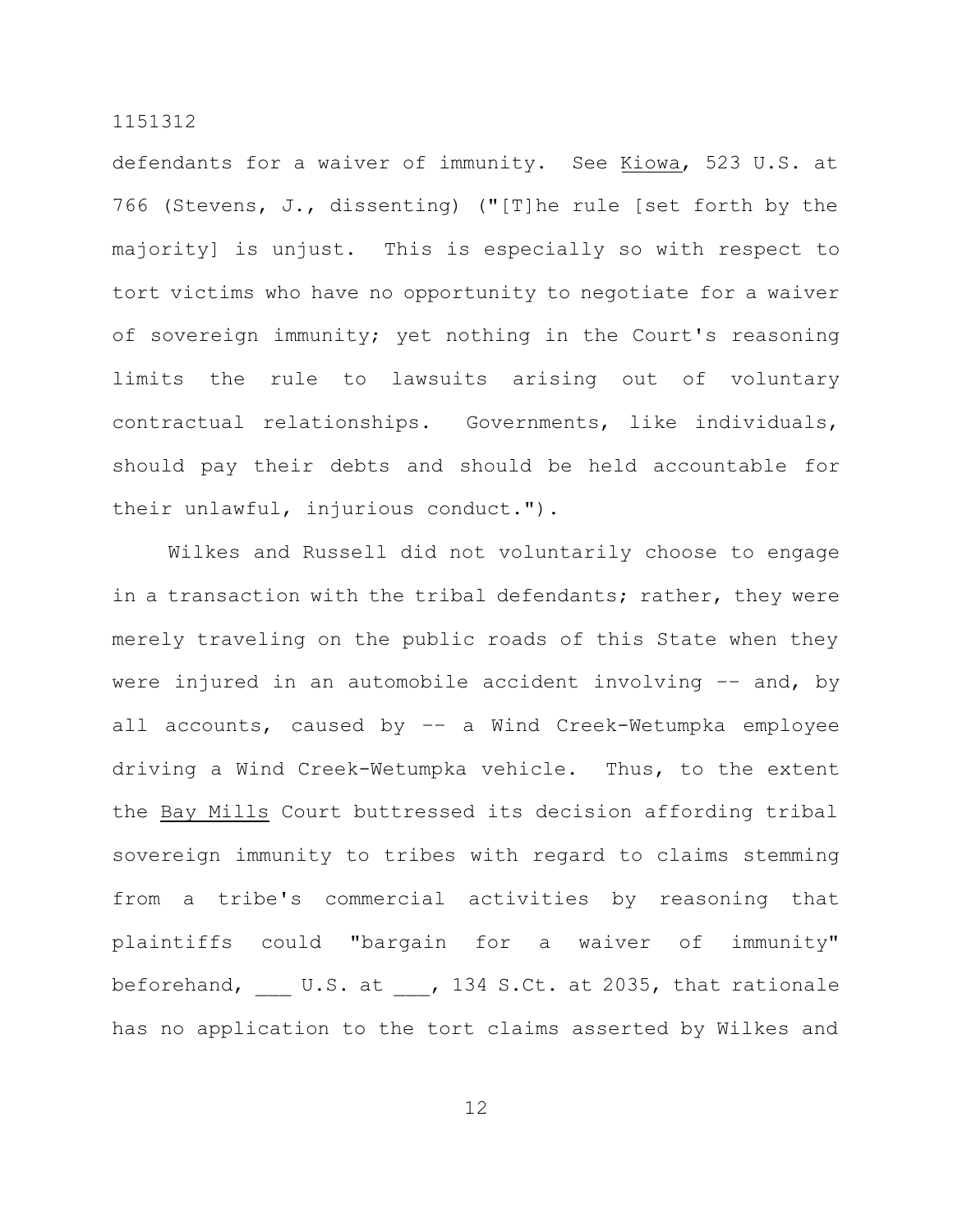Russell. Moreover, for the reasons explained by Justice Thomas in his dissent in Bay Mills, we likewise conclude that none of the other rationales offered by the majority in Bay Mills as support for continuing to apply the doctrine of tribal sovereign immunity to tribes' off-reservation commercial activities sufficiently outweigh the interests of justice so as to merit extending that doctrine to shield tribes from tort claims asserted by individuals who have no personal or commercial relationship to the tribe. See Bay Mills, U.S. at , 134 S.Ct. at 2045-55 (Thomas, J., dissenting) (explaining that the doctrine of tribal sovereign immunity as articulated by the Supreme Court in Kiowa lacks "substantive justification" and the majority's reasons for continuing to uphold the doctrine –– deference to Congress, stare decisis, etc. -- are insufficient in light of that lack of a justification, and the "unfairness and conflict it has engendered").

# IV.

Wilkes and Russell asserted negligence and wantonness claims against the tribal defendants as a result of injuries sustained in an automobile accident involving a vehicle owned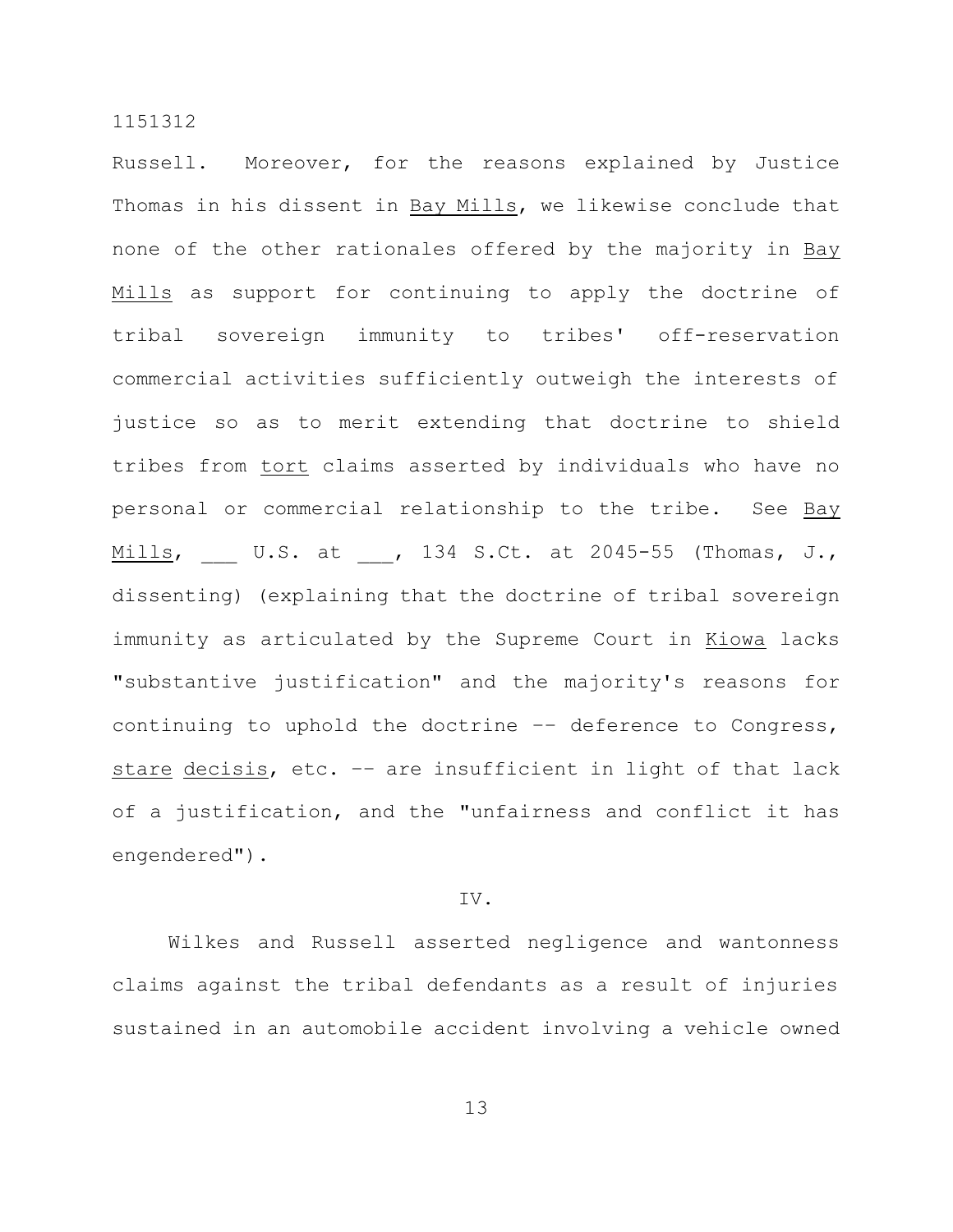by Wind Creek-Wetumpka and being driven by a Wind Creek-Wetumpka employee. The trial court entered a summary judgment in favor of the tribal defendants on the ground of tribal sovereign immunity, and Wilkes and Russell appealed that judgment to this Court. We now reverse the judgment of the trial court and hold that the doctrine of tribal sovereign immunity affords no protection to tribes with regard to tort claims asserted against them by non-tribe members. In so holding, we are mindful that "tribal immunity is a matter of federal law and is not subject to diminution by the States," Kiowa, 523 U.S. at 756, and that our holding is contrary to the holdings of several of the United States Courts of Appeals that have considered this issue. See, e.g., Arizona v. Tohono O'odham Nation, 818 F.3d 549, 563 n. 8 (9th Cir. 2016) ("We have held that tribal sovereign immunity bars tort claims against an Indian tribe, and that remains good law."). However, as explained supra, the Supreme Court of the United States has expressly acknowledged that it has not ruled on the issue whether the doctrine of tribal sovereign immunity has a field of operation with regard to tort claims, and this Court is not bound by decisions of lower federal courts. See Ex